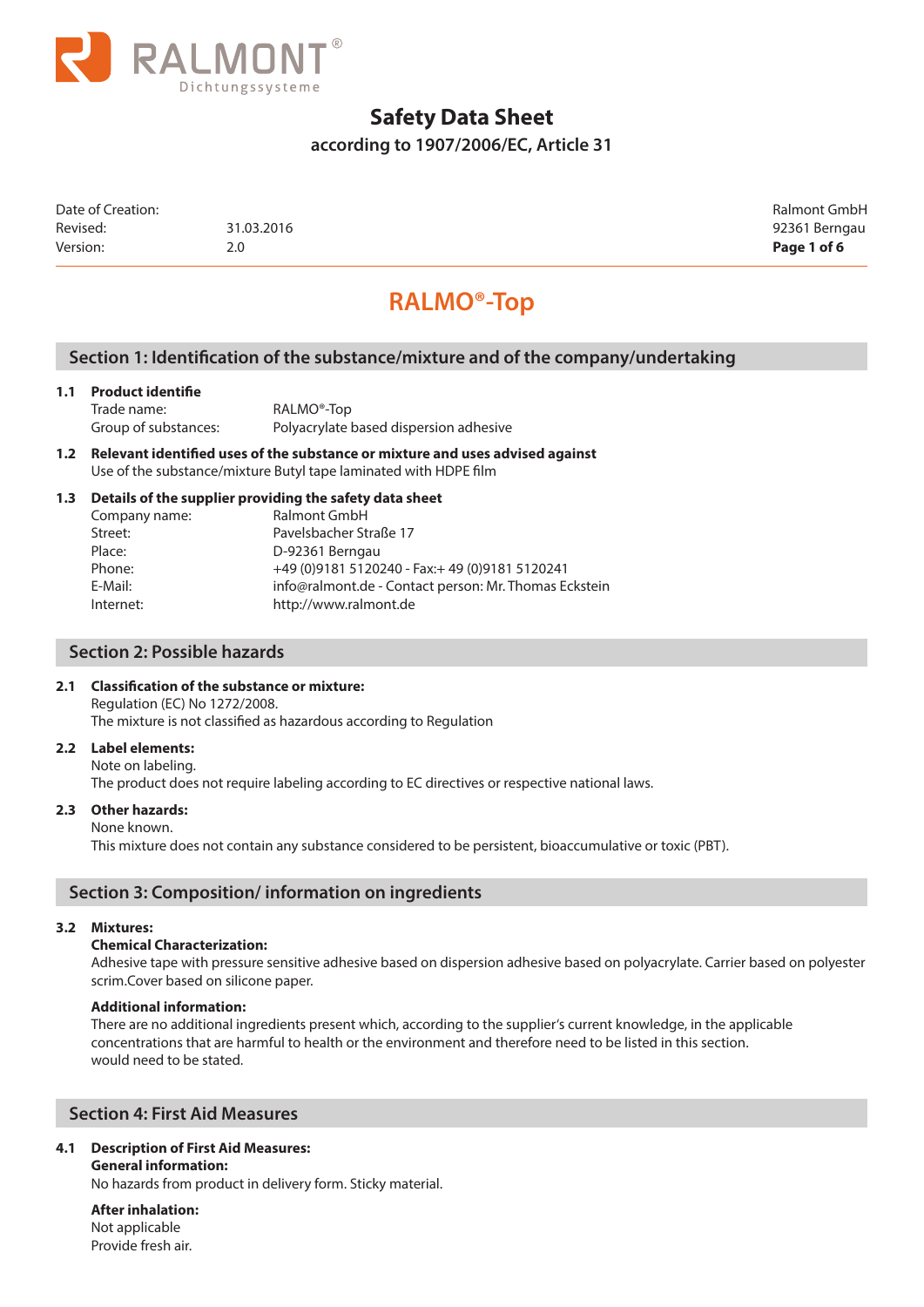

## **according to 1907/2006/EC, Article 31**

| Date of Creation: |            | Ralmont GmbH  |
|-------------------|------------|---------------|
| Revised:          | 31.03.2016 | 92361 Berngau |
| Version:          | 2.0        | Page 2 of 6   |

#### **After skin contact:**

 Wash skin thoroughly with soap and water or use recognized skin cleanser. Seek medical attention if skin irritation or allergic reaction occurs.

#### **After eye contact:**

 May cause irritation. Rinse thoroughly with plenty of water, also under the eyelids. In case of eye irritation, seek medical advice immediately..

#### **After ingestion:**

#### Do not induce vomiting.

If you feel unwell, seek medical advice (show the label where possible).

#### **4.2 Most important symptoms and effects, both acute and delayed:** No data available

#### **4.3 Indication of any immediate medical attention and special treatment needed Symptomatic treatment:**

## **Section 5: Fire fighting measures**

#### **5.1 Extinguishing media:**

#### **Suitable extinguishing media:**

Carbon dioxide (CO2), foam or water spray, extinguishing powder. In case of larger fire, extinguish with water spray or alcohol-resistant foam.

#### **Unsuitable extinguishing media:** Not applicable

- **5.2 Special hazards arising from the substance or mixturen:** None
- **5.3 Advice for firefighters:** None

#### **Section 6: Accidental release measures**

**6.1 Personal precautions, protective equipment and emergency procedures:** Wear suitable protective clothing when working.

## **6.2 Environmental precautions:** No special environmental protection measures required. Do not allow to enter surface water or sewage system.

**6.3 Methods and material for containment and cleaning up:** Take up mechanically. Clean up residues with soapy water or alcoholic detergent.

#### **6.4 Reference to other sections:**

#### **Section 7: Handling and storage**

#### **7.1 Precautions for safe handling:**

#### **Information for safe handling:**

No hazards from product in delivery form. Sticky material. Wash hands before breaks and at end of work. Do not eat, drink or smoke during use.

#### **Information about fire and explosion protection:**

No special measures required.

**Information about fire and explosion protection:** Sticky material.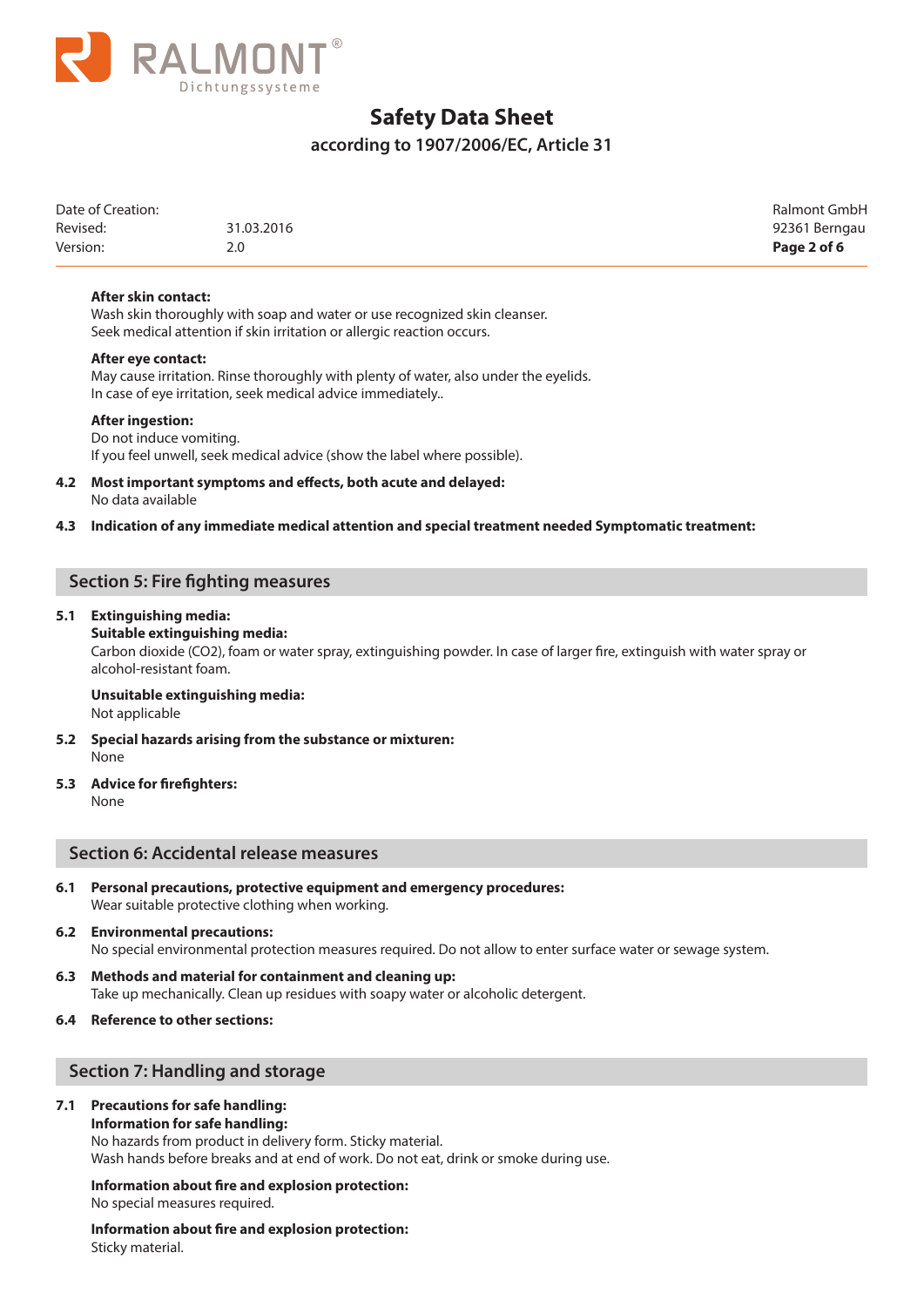

## **according to 1907/2006/EC, Article 31**

| Date of Creation:<br>Revised: | 31.03.2016 | Ralmont GmbH<br>92361 Berngau |
|-------------------------------|------------|-------------------------------|
| Version:                      | 2.0        | Page 3 of 6                   |

**7.2 Conditions for safe storage taking into account incompatibilities: Requirements for storage rooms and containers:** Store at normal room temperature.

**Information on storage in one common storage facility:** No special measures required.

**Further information on storage conditions:** Recommended storage temperature: 21 °C Storage class according to TRGS 510: 11

## **Section 8: Exposure controls/personal protective equipment**

## **8.1 Parameters to be monitored:**

**Additional information on limit values:**  No substances worthy of special mention.

#### **8.2 Exposure controls:**

**Suitable technical control equipment:** Not applicable

#### **Protective and hygienic measures:**

Observe the usual precautionary measures when handling chemicals. Wash hands before breaks and at the end of work. Avoid contact with eyes and skin. Provide adequate ventilation.

#### **General Occupational Hygiene Measures: Eye/face protection:**

Safety glasses

#### **Hand protection:** Wear product-impermeable gloves in case of frequent contact.

**Body Protection:** Long-sleeved work clothing

#### **Respiratory Protection:**

Normally no personal respiratory protection required.

## **Section 9: Physical and Chemical Properties**

#### **9.1 Information on basic physical and chemical properties:**

| Physical state:          | solid                 |
|--------------------------|-----------------------|
| Color:                   | transparent           |
| Odor:                    | weak                  |
| <b>Test standard:</b>    |                       |
| pH value:                | not applicable        |
| <b>Changes in state:</b> |                       |
| Flash point:             | not applicable        |
| Lower explosion limit:   | not applicable        |
| Upper explosion limit:   | not applicable        |
| Solubility in water:     | practically insoluble |

## **9.2 Other information:**

Decomposition temperature: not applicable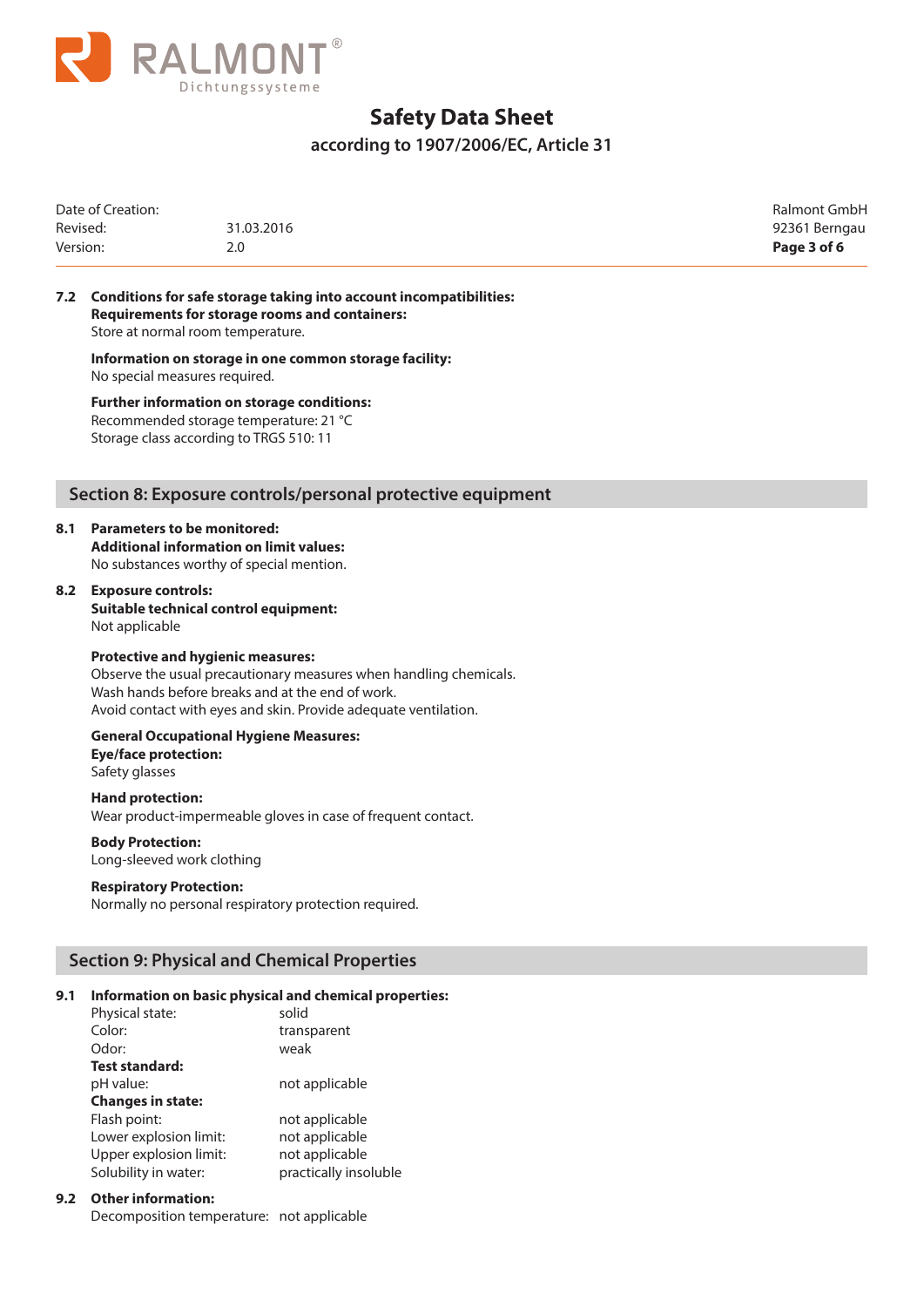

## **according to 1907/2006/EC, Article 31**

| Date of Creation: |            | Ralmont GmbH  |
|-------------------|------------|---------------|
| Revised:          | 31.03.2016 | 92361 Berngau |
| Version:          | 2.0        | Page 4 of 6   |

## **Section 10: Stability and Reactivity**

#### **10.1 Reactivity:**

No hazardous reactions known when handled as directed.

#### **10.2 Chemical stability:** The product is chemically stable.

**10.3 Possibility of hazardous reactions:** No hazardous reactions known when handled as directed.

#### **10.4 Conditions to avoid:**

Stable under normal conditions.

#### **10.5 Incompatible materials:** Acids, organic solvent

#### **10.6 Hazardous decomposition products:**

No hazardous decomposition products are known. No decomposition under normal storage conditions.

#### **11: Toxicological information**

#### **11.1 Information on toxicological effects:**

**Acute toxicity:** None when used as directed.

**Irritant and corrosive effects:** None normally expected.

**Sensitizing effects:** None normally expected.

**Specific target organ toxicity single exposure:** None known.

**Serious effects after repeated or prolonged exposure:** None known.

**Carcinogenic, Mutagenic and Toxic for Reproduction Effects:** None known.

**Aspiration hazard:** Not applicable.

#### **Specific effects in animal studies:** None known.

**Practical experience: Observations relevant to classification:** No adverse health effects are known from this product.

## **Section 12: Environmental information**

#### **12.1 Toxicity:**

There are no known ecotoxicological effects from this product.

#### **12.2 Persistence and degradability:**

Based on previous experience, this product is inert and poorly biodegradable.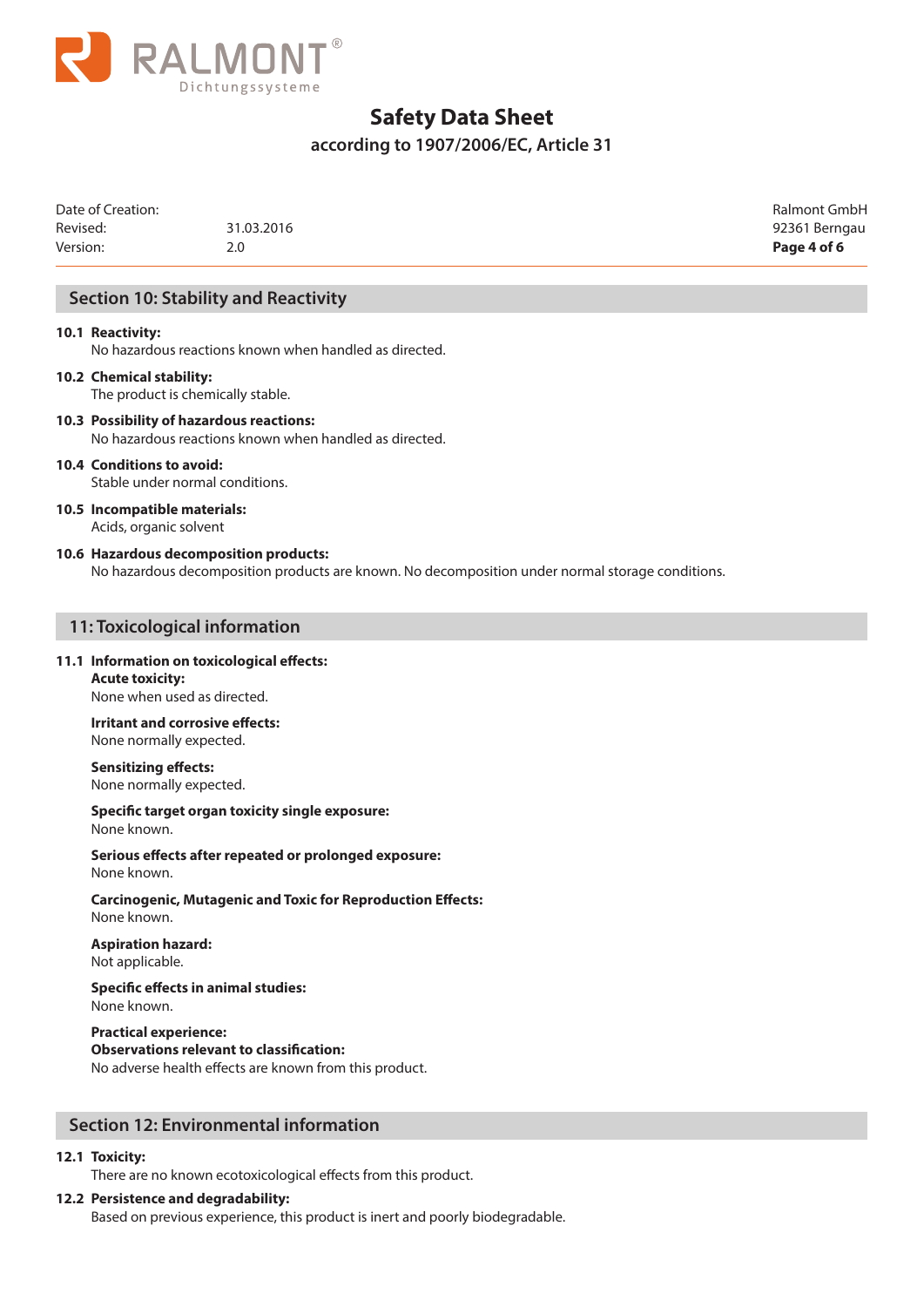

## **according to 1907/2006/EC, Article 31**

| Date of Creation: |            | Ralmont GmbH  |
|-------------------|------------|---------------|
| Revised:          | 31.03.2016 | 92361 Berngau |
| Version:          | 2.0        | Page 5 of 6   |

#### **12.3 Bioaccumulative potential:**

No information available.

#### **12.4 Mobility in soil:**

No information available.

#### **12.5 Results of PBT and vPvB assessment:**

No data are available for the product itself.

This mixture does not contain any substance considered to be persistent, bioaccumulative or toxic (PBT). This mixture does not contain any substance considered to be very persistent or very bioaccumulative (vPvB).

#### **12.6 Other adverse effects:**

No environmental adverse effects are known or expected when handled as directed. The product sinks in water and does not dissolve.

## **Section 13: Notes on disposal**

#### **13.1 Waste treatment methods:**

Waste code Product: 08 04 10 Adhesive and sealant wastes other than those mentioned in 08 04 09.

Waste code product residues: 15 01 01 Paper and cardboard packaging.

#### **Disposal of uncleaned packaging and recommended cleaning agents:** Dispose of in accordance with official regulations (e.g. landfill, suitable incineration plant, recycling).

## **Section 14: Transport information**

#### **Land transport (ADR/RID)**

| 14.1 UN number:<br>14.2 Proper shipping name:<br>UN shipping name: | Not a dangerous good in the sense of these transport regulations.<br>No dangerous goods in the sense of these transport regulations.     |
|--------------------------------------------------------------------|------------------------------------------------------------------------------------------------------------------------------------------|
| <b>14.3</b> Transport hazard classes:<br>14.4 Packing group:       | No dangerous goods within the meaning of these transport regulations.<br>No dangerous goods in the sense of these transport regulations. |
| Sea transport (IMDG)<br>14.1 UN number:                            | No dangerous goods in the sense of these transport regulations.                                                                          |

**14.2** Proper shipping name: No dangerous goods in the sense of these transport regulations. UN shipping name:

**14.3** Transport hazard classes: No dangerous goods within the meaning of these transport regulations. **14.4** Packing group: No dangerous goods in the sense of these transport regulations.

#### **Marine pollutant: no**

#### **Air transport (ICAO)**

UN shipping name:

- 
- 
- 
- 
- 14.7 Transport in bulk according to Annex II of MARPOL 73/78

**14.1** UN number: No dangerous goods in the sense of these transport regulations. **14.2** Proper shipping name: No Dangerous goods in the sense of these transport regulations.

**14.3** Transport hazard classes: No dangerous goods within the meaning of these transport regulations. **14.4** Packing group: Not a dangerous good in the sense of these transport regulations. **14.5** Environmental hazards: DANGEROUS FOR THE ENVIRONMENT: No

**14.6** Special precautions for user: Dangerous goods within the meaning of these transport regulations.

and the IBC Code: Not a dangerous good in the sense of these transport regulations.